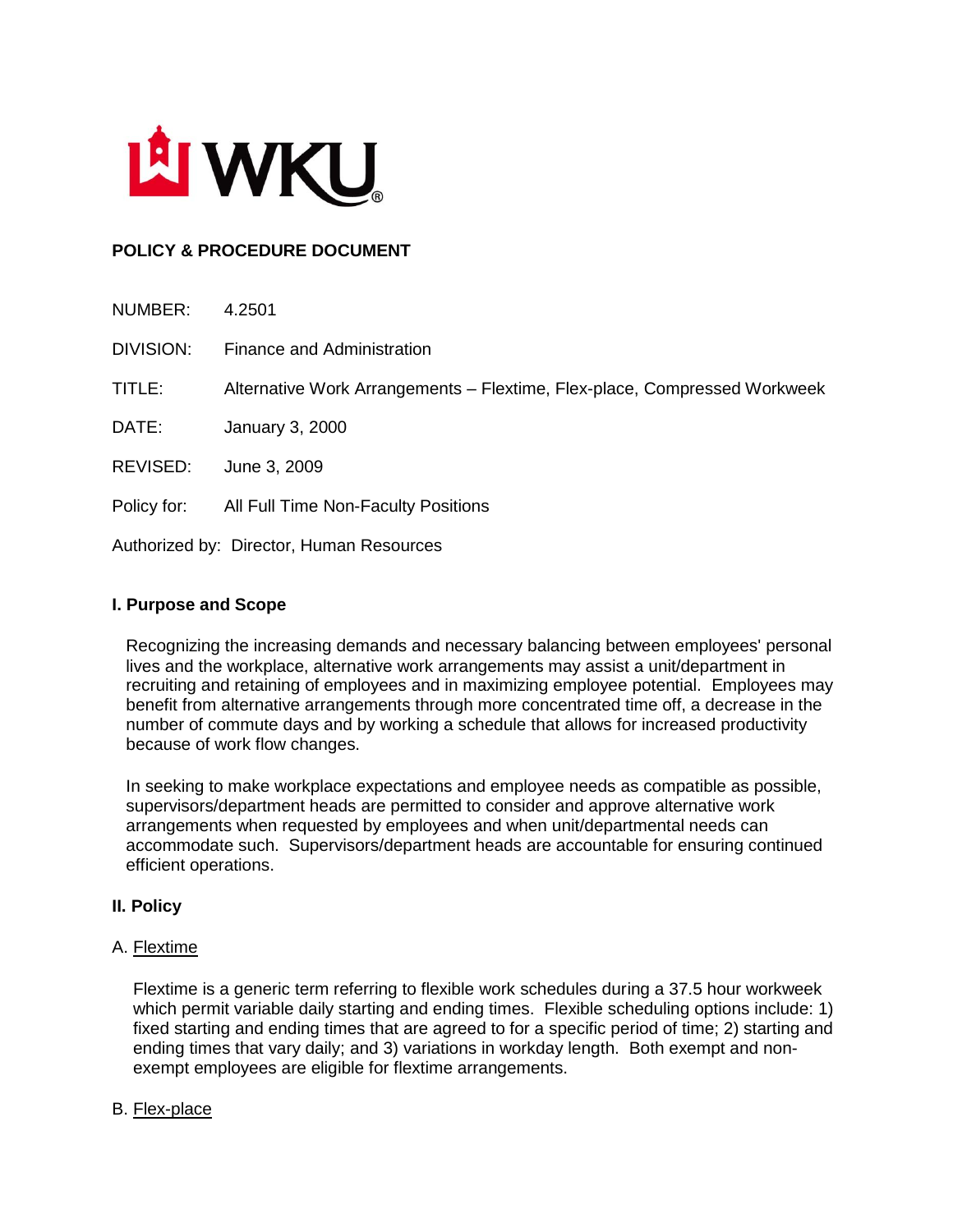A flex-place work arrangement is made when there is a mutual agreement between a supervisor and employee that some component(s) of an employee's work may be performed at home or some location other than the traditional work setting. This arrangement, which may be utilized by exempt and non-exempt employees, is most appropriate for work that has clearly defined tasks and measurable accomplishments.

Details of flex-place working arrangements must be documented in writing and must remain within the following guidelines:

- The employee's work location and hours are to be specified
- Any overtime to be performed by non-exempt employees must be approved in advance by the supervisor/department head
- For non-exempt employees, a record of hours worked must be maintained just as if the employee were working on-site
- The supervisor may authorize University equipment to be used in performing work. The employee is responsible for protecting the equipment against damage and unauthorized use
- The University will not be liable for any damages to the employee's property resulting from a flex-place work arrangement
- The University will not be responsible for operating costs, maintenance, or other incidental expenses associated with use of the employee's residence
- The employee may be covered by workers' compensation if injured in the course of performing official duties. The results of an incident investigation will determine if workers' compensation benefits apply to a specific situation
- The employee shall be responsible for the security and confidentiality of all records, documents, files, including electronic files

## C. Compressed Workweek

A compressed workweek refers to a workweek (totaling 37.5 hours) that is condensed into fewer than five (5) days. Under this arrangement, employees may work longer days for part of a given week in exchange for shorter days or days off during the remainder of the week.

When implementing flexible working arrangements (flextime or compressed workweek), care must be taken to remain in compliance with the University's overtime and other compensation policies.

#### **III. Procedure**

All alternative work arrangements must be authorized by the supervisor/department head and may be terminated at anytime. Such arrangements are to be considered a privilege of employment and not a guaranteed right of employment. Supervisors/department heads are